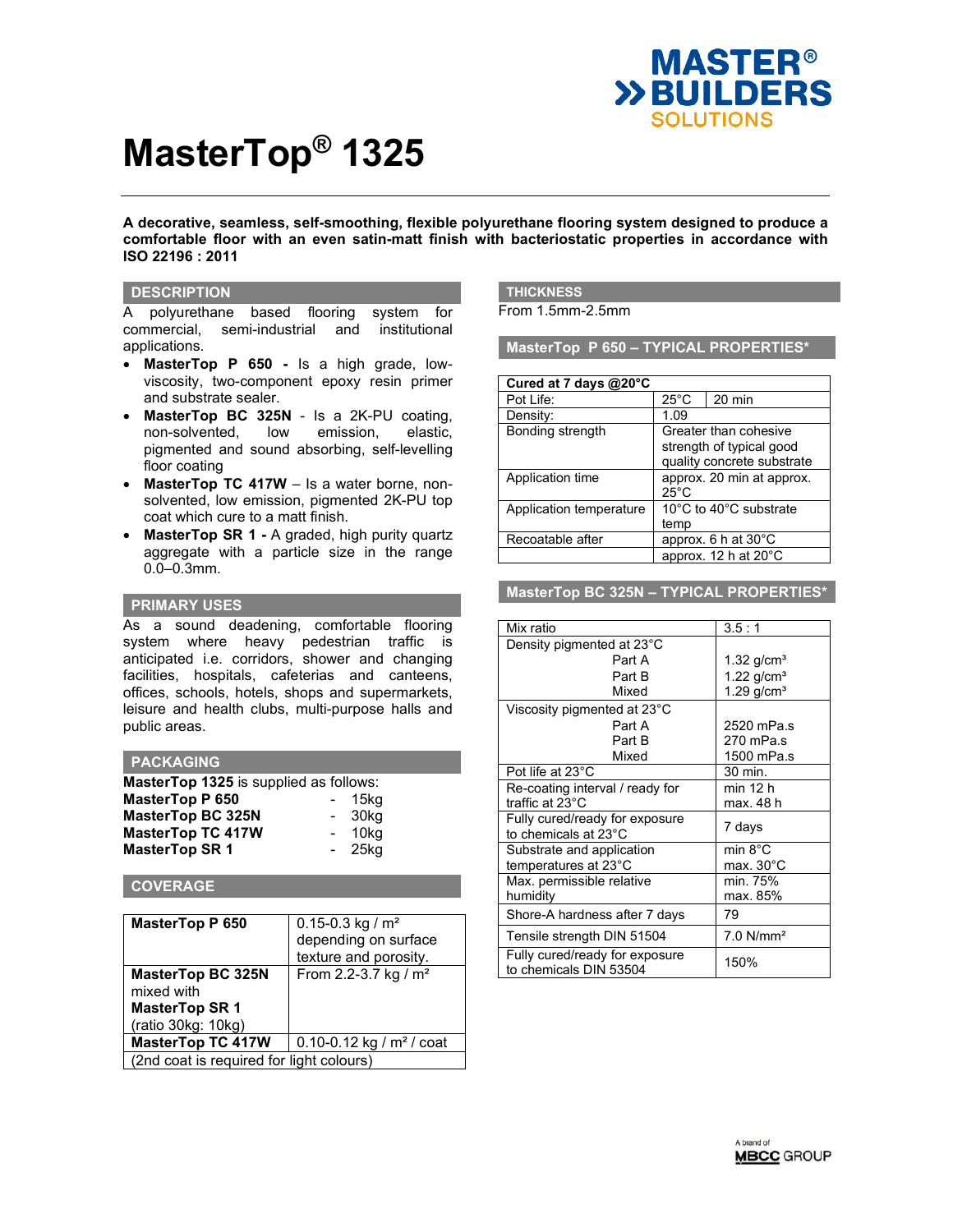

# **MasterTop® 1325**

### **MasterTop TC 417W – TYPICAL PROPERTIES\***

| Mix ratio                          |                    | 85:15                    |
|------------------------------------|--------------------|--------------------------|
| Solid content                      | Clear              | 48%                      |
|                                    | Pigmented          | 50%                      |
| Density Clear at 23°C              |                    |                          |
|                                    | Part A             | $1.05$ g/cm <sup>3</sup> |
|                                    | Part B             | $1.13$ g/cm <sup>3</sup> |
|                                    | Mixed              | $1.06$ g/cm <sup>3</sup> |
| Density Pigmented at 23°C          |                    |                          |
|                                    | Part A             | 1.13 $q/cm3$             |
|                                    | Part B             | 1.13 $q/cm3$             |
|                                    | Mixed              | $1.20$ g/cm <sup>3</sup> |
| Viscosity Clear at 23°C            |                    |                          |
| (4mm DIN cup for Part A and Mixed) |                    |                          |
|                                    | Part A             | 32 sec.                  |
|                                    | Part B             | 1480 mPa.s               |
|                                    | Mixed              | 45-55 sec.               |
| Viscosity Pigmented at 23°C        |                    |                          |
| (4mm DIN cup for Part A and Mixed) |                    |                          |
|                                    | Part A             | $17$ sec.                |
|                                    | Part B             | 1480 mPa.s               |
|                                    | Mixed              | 35-45 sec.               |
| Working time at 20°C               |                    | 45 min.                  |
| Ambient & substrate                |                    | min. $10^{\circ}$ C      |
| temperature                        |                    | max. 30 $^{\circ}$ C     |
| Re-coating interval at 20°C        |                    | min 16 h                 |
|                                    |                    | max. 24 h                |
| Light pedestrian traffic           |                    |                          |
|                                    | at 12°C / 50% r.h. | 24 h                     |
|                                    | at 23°C / 50% r.h. | 18 <sub>h</sub>          |
|                                    | at 30°C / 50% r.h. | 12 h                     |
| Fully cured at 23°C                |                    | 7 days                   |
| Max. relative humidity             |                    | min. 30%                 |
|                                    |                    | max. 80%                 |
| Surface properties                 |                    | matt, light              |
|                                    |                    | structure                |

*\*The above figures are intended as a guide only and should not be used as a basis for specifications.* 

## **APPLICATION GUIDELINES**

#### **SURFACE PREPARATION**

The surface to be coated must be clean and dry, free of laitance, oil, grease or any substance that may impair adhesion.

The preferred methods of preparation are; captive blasting, surface grinding or similar. Weak or damaged concrete must be removed, then replaced with a suitable repair compound from the **MasterEmaco** or **MasterBrace** range of products.

#### **SURFACE CONDITIONING / PRIMING**

The prepared surface must be conditioned to receive the **MasterTop BC 325N** by the application of **MasterTop P 650** applied at the rate of 0.15-0.3 kg/m² depending on the absorption of the concrete substrate.

### **PRIMER MIXING**

Pour the PTB into the PTA and mix until streak free.

Do not mix more primer than can be used within 15 minutes at 25°C.

See **MasterTop P 650** technical datasheet.

Apply the mixed material by paint roller, brush or airless spray.

Allow to cure for minimum 5 hours with a substrate temperature of 20°C or 3 hours at 30°C.

#### **BODYCOAT MIXING / APPLICATION**

Mix the PTA and PTB of the **MasterTop BC 325N** together adding 10kg of **MasterTop SR 1** per 30kg unit whilst mixing for a minimum of 3 minutes.

Use a slow speed (300-350 rpm) drill with a spiral mixing head. Work the mixer round the mixing pail to ensure it scrapes the side and bottom of the pail.

Pour part mixed material into a fresh container and mix for a further 30 seconds.

Pour the material onto the floor and spread at the required coverage. Allow to cure overnight.

### **APPLICATION TEMPERATURE**

Prior to application **MasterTop 1325** should be stored under cover and protected from extremes of temperature which may cause inconsistent workability, finish and cure times of the mixed material.